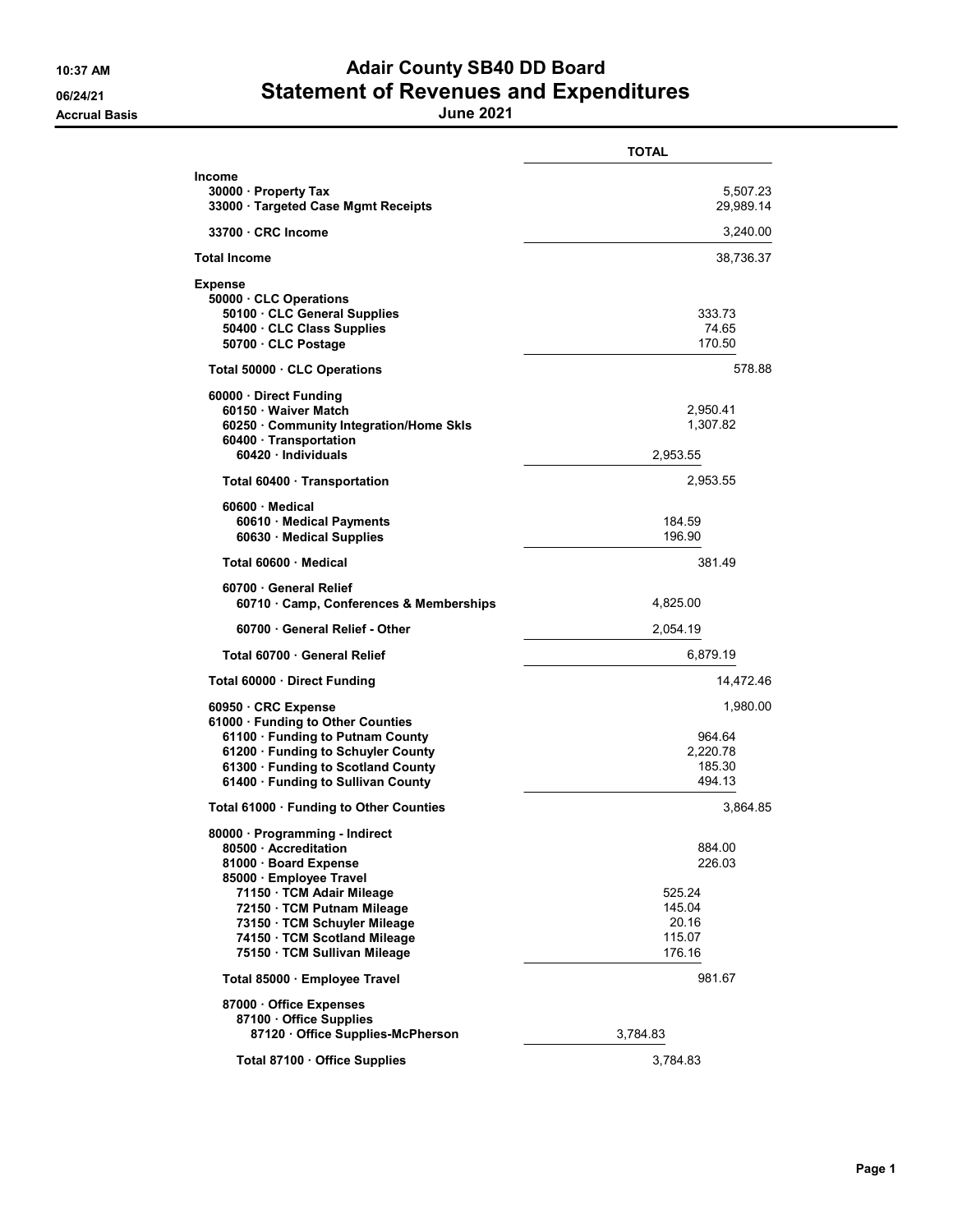## 10:37 AM **Adair County SB40 DD Board** 06/24/21 Statement of Revenues and Expenditures

Accrual Basis June 2021

|                                                                                                                                                                                                                                                                               | <b>TOTAL</b>                                                                                    |
|-------------------------------------------------------------------------------------------------------------------------------------------------------------------------------------------------------------------------------------------------------------------------------|-------------------------------------------------------------------------------------------------|
| 87200 · Postage<br>87210 · Postage-General<br>87220 · Postage-TCM                                                                                                                                                                                                             | 110.00<br>117.00                                                                                |
| Total 87200 · Postage                                                                                                                                                                                                                                                         | 227.00                                                                                          |
| 87400 Copier<br>87410 · Copier-Country Club<br>87420 · Copier-McPherson                                                                                                                                                                                                       | 1,847.49<br>92.04                                                                               |
| Total 87400 Copier                                                                                                                                                                                                                                                            | 1,939.53                                                                                        |
| 87700 · Building Maintenance<br>87710 Janitorial<br>87711 · Janitorial-Country Club<br>87712 Janitorial-McPherson                                                                                                                                                             | 425.86<br>2,612.88                                                                              |
| Total 87710 Janitorial                                                                                                                                                                                                                                                        | 3,038.74                                                                                        |
| 87715 · Elevator/Lift Expense<br>87720 Lawn Care<br>87721 Lawn Care-Country Club                                                                                                                                                                                              | 8,725.00<br>150.00                                                                              |
| 87722 Lawn Care-McPherson                                                                                                                                                                                                                                                     | 45.00                                                                                           |
| Total 87720 · Lawn Care                                                                                                                                                                                                                                                       | 195.00                                                                                          |
| Total 87700 · Building Maintenance                                                                                                                                                                                                                                            | 11,958.74                                                                                       |
| 87800 · Software & Technology<br>87820 · Soft & Tech-McPherson<br>87830 · Soft & Tech- Managed IT                                                                                                                                                                             | 132.00<br>6,986.00                                                                              |
| Total 87800 · Software & Technology                                                                                                                                                                                                                                           | 7,118.00                                                                                        |
| Total 87000 · Office Expenses                                                                                                                                                                                                                                                 | 25,028.10                                                                                       |
| 87500 · Personnel<br>51000 · CLC Personnel<br>51100 · CLC Center Salary Expense                                                                                                                                                                                               | 3,109.05                                                                                        |
| Total 51000 · CLC Personnel                                                                                                                                                                                                                                                   | 3,109.05                                                                                        |
| 66000 · Payroll Expenses<br>66500 · Salary Sick<br>66700 · Salary Vacation<br>66000 · Payroll Expenses - Other                                                                                                                                                                | 2,681.91<br>5,456.21<br>10,137.32                                                               |
| Total 66000 · Payroll Expenses                                                                                                                                                                                                                                                | 18,275.44                                                                                       |
| 70300 · TCM Admin Salary<br>71110 · TCM Adair Salary Expense<br>72110 · TCM Putnam Salary Expense<br>73110 · TCM Schuyler Salary Expense<br>74110 · TCM Scotland Salary Expense<br>75110 · TCM Sullivan Salary Expense<br>87510 · Salary Expense<br>87540 · Employee Benefits | 7,580.53<br>29,709.40<br>1,675.65<br>3,169.93<br>1,529.05<br>3,970.15<br>17,287.37<br>28,769.41 |
| Total 87500 · Personnel                                                                                                                                                                                                                                                       | 115,075.98                                                                                      |
| 89000 Utilities                                                                                                                                                                                                                                                               |                                                                                                 |
| 89100 · Electricity<br>89110 · Electricity-Country Club<br>89130 Electricity-314 E McPherson                                                                                                                                                                                  | 100.04<br>228.03                                                                                |
| Total 89100 Electricity                                                                                                                                                                                                                                                       | 328.07                                                                                          |
|                                                                                                                                                                                                                                                                               |                                                                                                 |